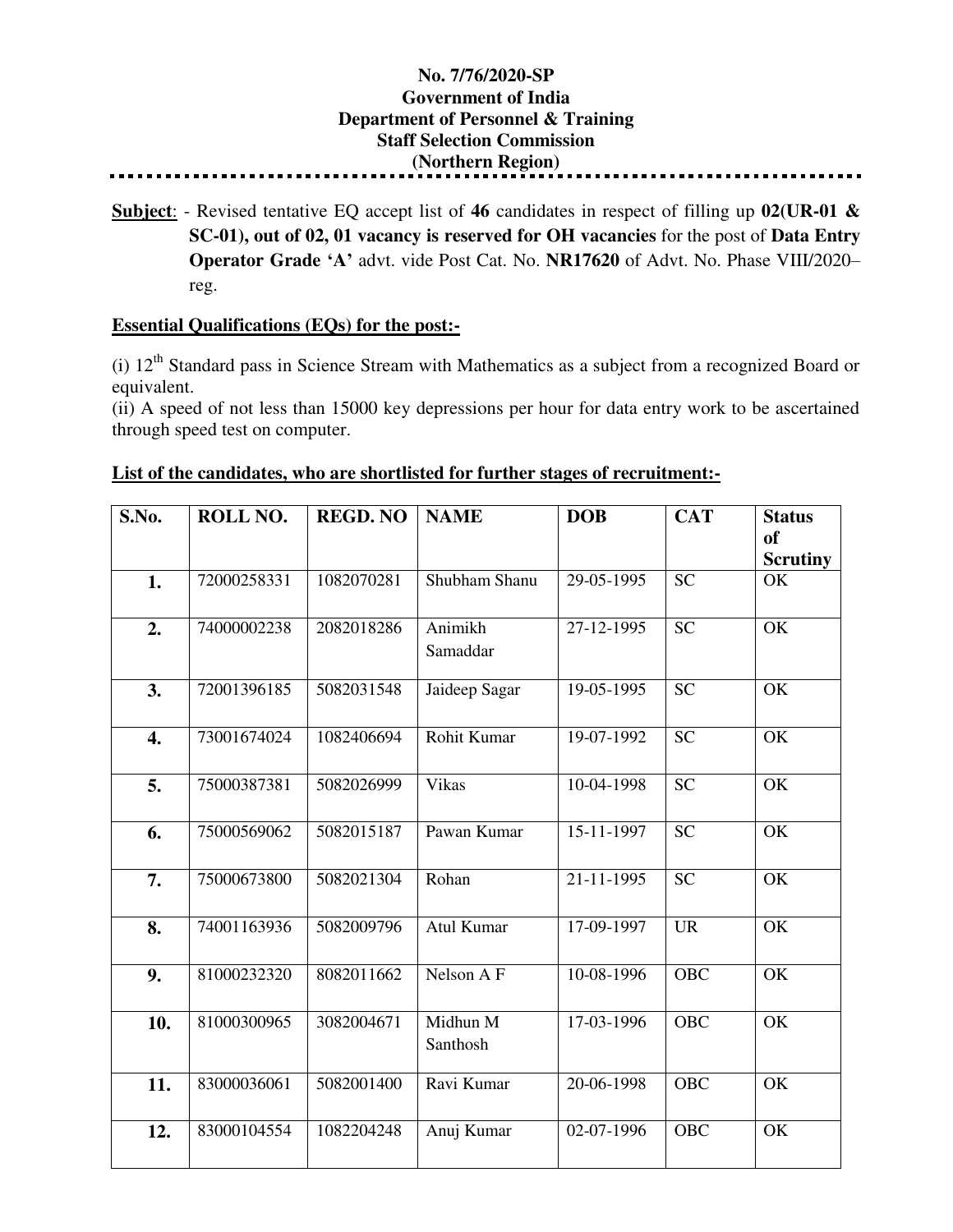| 13. | 92000078543 | 1082001439 | Pintu Kumar                  | 12-11-1995                  | <b>OBC</b> | OK        |
|-----|-------------|------------|------------------------------|-----------------------------|------------|-----------|
| 14. | 92000297771 | 1082004325 | Manish Kumar                 | 20-10-2000                  | <b>OBC</b> | <b>OK</b> |
| 15. | 30000721282 | 1082400115 | Akanksha Shukla              | 26-07-1993                  | <b>UR</b>  | OK        |
| 16. | 83000218455 | 5082025156 | Vaibhav Ranjan<br>Srivastava | 23-05-1995                  | <b>UR</b>  | OK        |
| 17. | 30001183027 | 1082405947 | Varun Saxena                 | 21-01-1999                  | <b>UR</b>  | OK        |
| 18. | 92000461348 | 1082005914 | Gautam Kumar                 | 25-11-1996                  | <b>OBC</b> | OK        |
| 19. | 75000544650 | 5082010262 | Gaurav Sharma                | 18-05-1998                  | <b>UR</b>  | OK        |
| 20. | 95000117832 | 5082014505 | <b>Binant Kaur</b>           | $\overline{14} - 11 - 1998$ | <b>UR</b>  | OK        |
| 21. | 95000714286 | 5082012310 | Pallab Biswas                | 01-10-1997                  | <b>SC</b>  | OK        |
| 22. | 94000503405 | 5082018326 | Raunak Kumar                 | 06-09-1999                  | <b>SC</b>  | OK        |
| 23. | 93000155641 | 1082402581 | Priyanka Rawat               | 15-09-1996                  | <b>SC</b>  | OK        |
| 24. | 92000043660 | 1082001431 | <b>Vivek Kumar</b>           | 10-01-1996                  | <b>SC</b>  | OK        |
| 25. | 50000786888 | 9972013465 | Shweta Devanand<br>Wankhade  | 02-07-1997                  | <b>SC</b>  | OK        |
| 26. | 84000114803 | 5082028398 | Ashish Bagri                 | 19-09-1992                  | <b>SC</b>  | OK        |
| 27. | 95000015707 | 5082028533 | Shubham Jayant               | 20-03-1997                  | SC         | OK        |
| 28. | 74001210349 | 5082012859 | Ravi Kumar                   | 03-06-1995                  | <b>UR</b>  | OK        |
| 29. | 81000279621 | 3082009810 | Nadir                        | 12-06-1997                  | <b>OBC</b> | OK        |
| 30. | 93000623571 | 5082012203 | Akhil Shukla                 | 15-06-1996                  | <b>UR</b>  | OK        |
| 31. | 82000064412 | 2082010779 | Samarjeet Kumar<br>Suman     | 21-10-1996                  | <b>OBC</b> | OK        |
| 32. | 93000009085 | 5082012469 | Dharmesh Kumar               | 03-04-1996                  | <b>SC</b>  | OK        |
| 33. | 30000293649 | 1082507147 | Parmatma<br>Chaudhari        | 24-09-1997                  | OBC        | OK        |
| 34. | 85000193453 | 5082001756 | Aakash Kumar                 | 16-05-1996                  | <b>SC</b>  | OK        |
| 35. | 93000118028 | 1082501740 | Ajit Kumar                   | 05-06-1994                  | <b>SC</b>  | OK        |